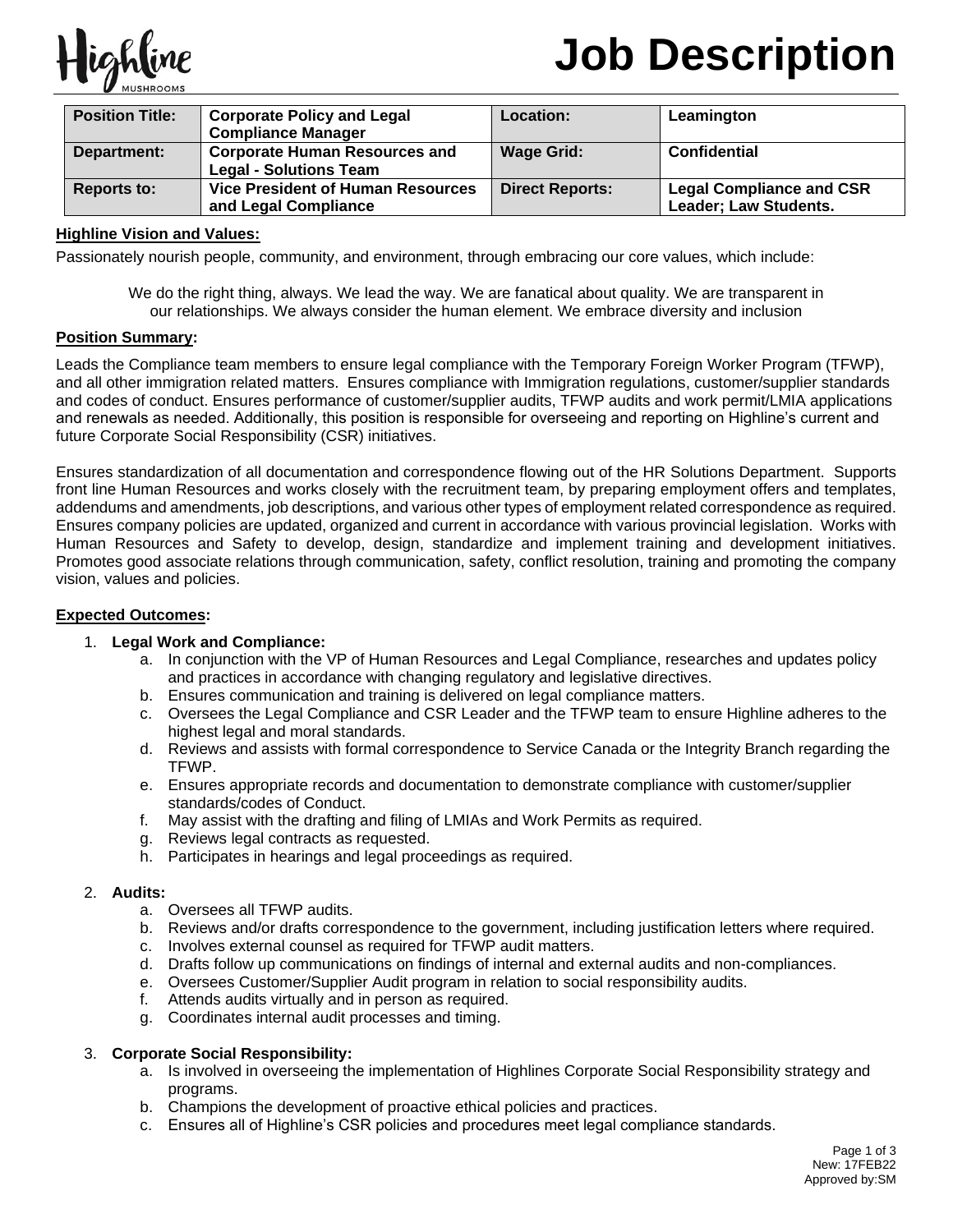

d. Assist in raising awareness of Highline's commitment to sustainable social responsibility by drafting internal memos, articles (new letter) and training as required.

# 4. **Policies, Procedures and Forms**

- a. Reviews, updates, and creates Company policies, procedures, and forms
- b. Ensures all documentation abides by legislation for the intended province(s)
- c. Confirms all policies, procedures and forms align with Company vision and values
- d. Is instrumental in maintenance and updated of the HR playbook

# 5. **Employment Contracts/Addendums**

- a. Prepares Employment Offers for new salary and contract hires as required or provides suitable templates for standardizing offers.
- b. Creates amended offers of employments for promotions, position changes, posted back-up positions as required or provides suitable templates for standardizing offers.
- c. Provides support to HMW with employment contracts as required
- d. Ensures templates are available and organized for all types of contracts in all provinces that do not require senior level oversight.

# 6. **Job Descriptions**

- a. Works with Recruitment team to ensure accurate Job Descriptions are created for each position
- b. Periodically reviews JD's to ensure accuracy and to update training requirements with the Corporate Safety Manager and Corporate HR Manager.
- c. Collaborates with management in the creation of new JD's
- d. Assists Corporate HR Manager in alignment of JD's to wage grid

# 7. **Special Correspondence and Documentation Requests**

- a. Creates and maintains precedents for all employment related documentation
- b. Drafts final warnings, suspensions and termination letters including Last Chance Agreements (LCA) and Mandatory EAP or in appropriate circumstances reviews final drafts prepared by others.
- c. Reviews all verbal and written warnings for conduct and attendance, as requested, to ensure the use of consistent language
- d. May participate in and lead investigations, including but not limited to allegations of bullying/harassment, violence, breach of Employment Standards, human rights or any other legislative obligations. This includes but is not limited to organizing documents, creating investigation questions, participation in high level investigations, and drafting legal responses and representing Highline on legal matters.

#### 8. **Company Communication**

- a. Drafts formal Company communications including informational memos, postings,
- b. Provides content for Highline newsletter

#### 9. **Document Management, Standardization and Organization**

- a. Oversees the organization of all electronic files, associate files, precedents
- b. Ensures consistent formatting of electronic files and documents

# 10. **Recruitment, Training and Development**

- a. Works with HR Corporate leaders in development of standardized required training for all supervisors and managers on legislative requirements.
- b. May develop and design training and deliver training in areas of subject matter expertise.

#### 11. **Other Duties**

- a. Provides guidance to front line HR as needed.
- b. Participate in legal proceedings as required.
- c. Assists with special events as requested

#### 12. **Safety**

- a. Adheres to the Safety Policies, including use of proper Personal Protective Equipment (PPE) and other safety equipment
- b. Reports unsafe conditions immediately to direct report or a member of the safety team
- c. Reports all incidents, injuries, or near misses immediately to Direct Report or Safety Advocate/Coordinator
- d. Cooperates in the Early & Safe Return to Work Program if an injury or medical illness requires accommodation

# 13. **Code of Conduct**